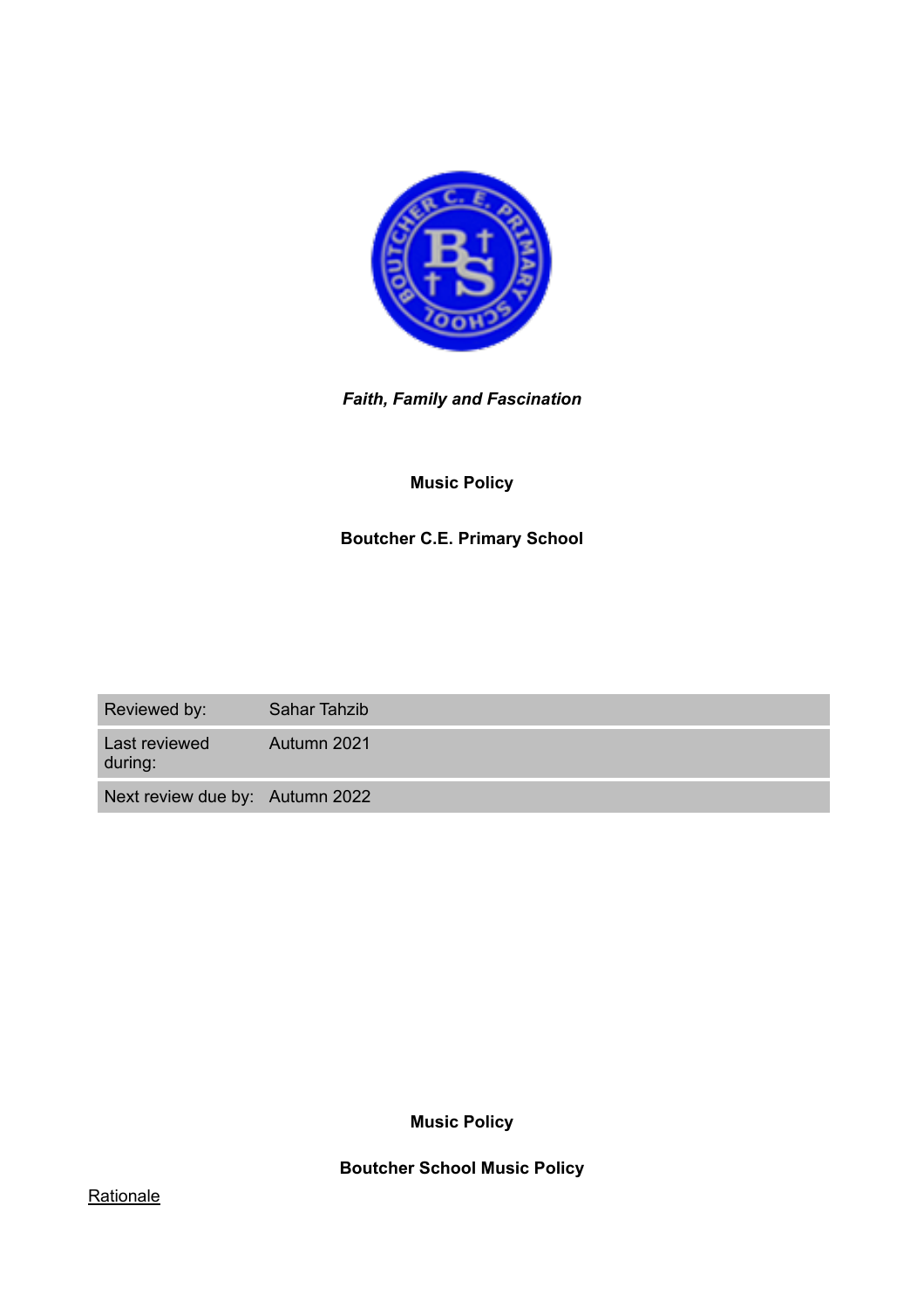Music is essentially a practical subject which should be enjoyed by all.

'Music is a universal language that embodies one of the highest forms of creativity. A high quality music education should engage and inspire pupils to develop love of music and their talent as musicians, and so increase their self-confidence, creativity and sense of achievement.' (National curriculum 2013)

Aims

- To encourage awareness, enjoyment and appreciation of Music.
- To develop imagination and creativity.
- To help children of all abilities develop positive attitudes and to experience success and satisfaction in Music.
- To offer opportunities to perform, compose, listen and appraise.
- To build children's confidence for performing to an audience.
- To develop social skills through co-operation with others in the shared experience of music making.
- To develop an understanding of musical traditions and developments in a variety of cultures.

## **Content**

#### **Performing skills**

Children will be taught to sing a wide-ranging variety of songs and to use their voices expressively. They should have the opportunity to play untuned instruments with increasing control and should rehearse and perform with others, with an awareness of audience.

#### **Composing skills**

Children will create musical patterns and will be shown how to explore, select and organise musical ideas.

#### **Appraising skills**

Children will be given the opportunity to explore and explain their own ideas and feelings about music, using musical vocabulary. They will analyse and compare sounds and will become confident at suggesting improvements for their own work and that of others.

#### **Listening and applying knowledge and understanding**

Children should be able to listen with concentration and to internalise and recall sounds with increasing aural memory. They will develop a growing awareness of the eight musical elements: pitch, duration, pace, dynamics, texture, timbre, form, silence. They will learn that time and place can influence the way music is created, performed and heard, that music is produced in different ways and is described through invented and standard notations. They will also develop an understanding of the history of music.

#### Organisation and delivery

Year 1, 2, 3 and 5 have music lessons each from our specialist music teacher in drumming. Year 4 and 6 receive violin lessons from specialist teachers. Children in Key Stage 2 are auditioned for participation in the school choir and some children are selected for singing and piano lessons with our professional singing teacher. These children will take exams in singing. There is also a KS2 band for children to experience playing different instruments. Children will be exposed to a range of composers to give them a broad and balanced appreciation of music.

KS2 music lessons provide children with further opportunities to cover the music curriculum.

In the weekly assemblies' children are able to listen and appreciate music from different composers and periods.

There are further opportunities for drum kit and guitar lessons with the drumming teacher.

The Christmas Play and Year 6 end of year play also provide opportunities for children to sing and play instruments to an audience.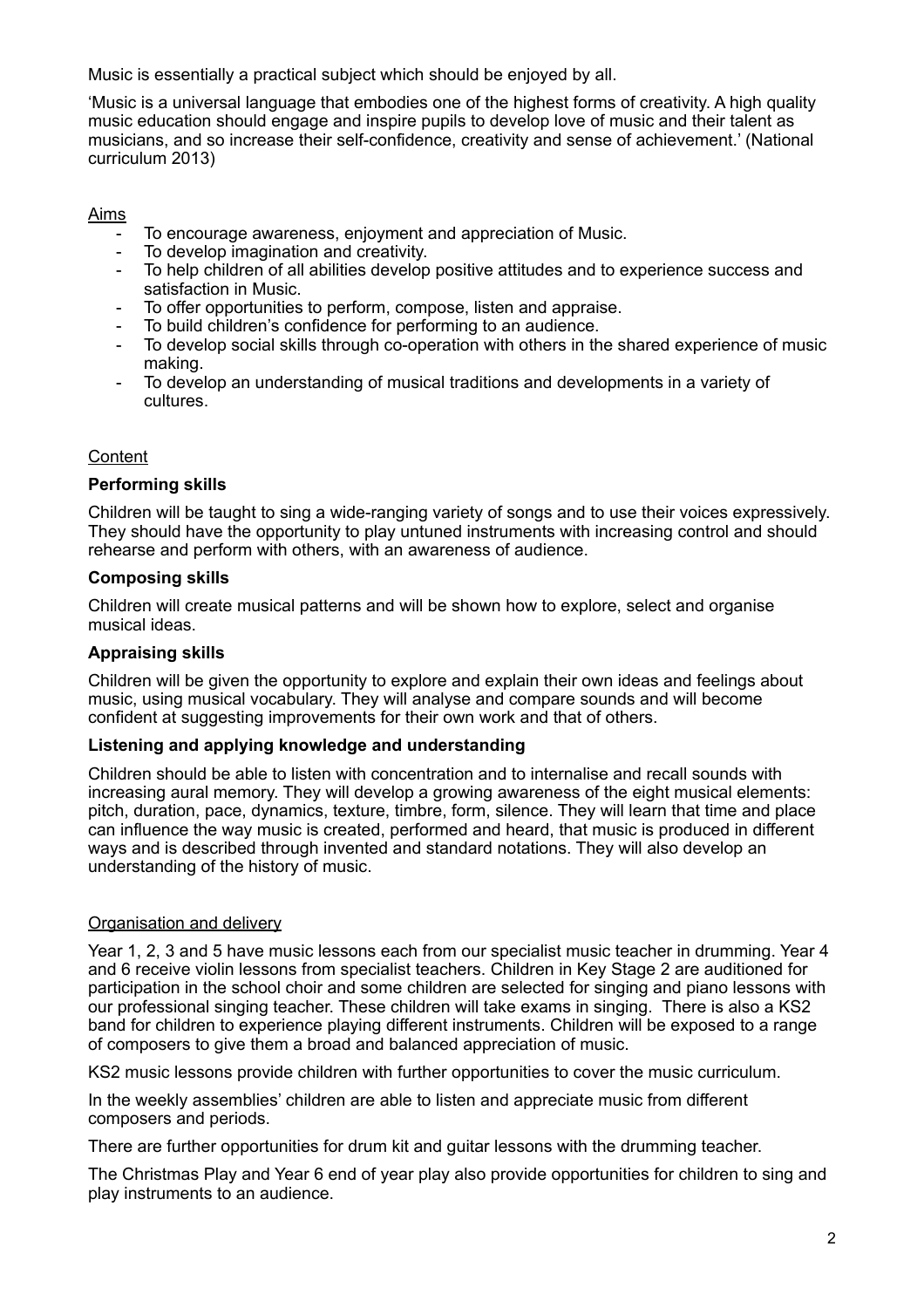## Teaching and learning

Music and the National Curriculum:

- Music contributes to the wider aims of Primary Education including, literacy, ICT, P.E, Art, P.S.H.E. and citizenship.
- Music can develop skills, attitudes and attributes that can support learning in other subject areas that are needed for life and work skills – e.g. listening skills, concentration, creativity, intuition, aesthetic sensitivity, perseverance, self-confidence and sensitivity towards others.

## **Differentiation**

Those children with a particular interest or aptitude in music can be given the opportunity to extend their education in a variety of ways, for example, small group piano and singing lessons and being part of performance groups for the Christmas Play and Easter service. In addition, choir and selected groups of children take part in many concerts and performances throughout the year in collaboration with other schools. Children further have the opportunity to take part in extra drum kit and guitar lessons with our drumming teacher.

Pupils experiencing difficulties can be given extra encouragement by working in a small group or with a more musically able child.

## Equal Opportunities

- We aim to give every pupil the opportunity to enjoy a variety of musical activities.
- Staff will create an environment that challenges stereotypes and supports the appreciation of other cultures.
- All pupils will have an equal opportunity to reach their full potential across the music curriculum regardless of their race, gender, cultural background or special needs.

#### Resources

- CD's, books, composers and tapes
- Instrument Trolley
- Recorders, violins, drums, piano
- Books Library.
- Specialist music teachers

#### Assessment

Assessment will form an integral part of the teaching and learning of music. This will be done by observing children working and performing, by listening to their responses. Class teachers and Teaching Assistants will make notes during lessons which will be used to report to parents at the end of the year.

## Acts of Worship